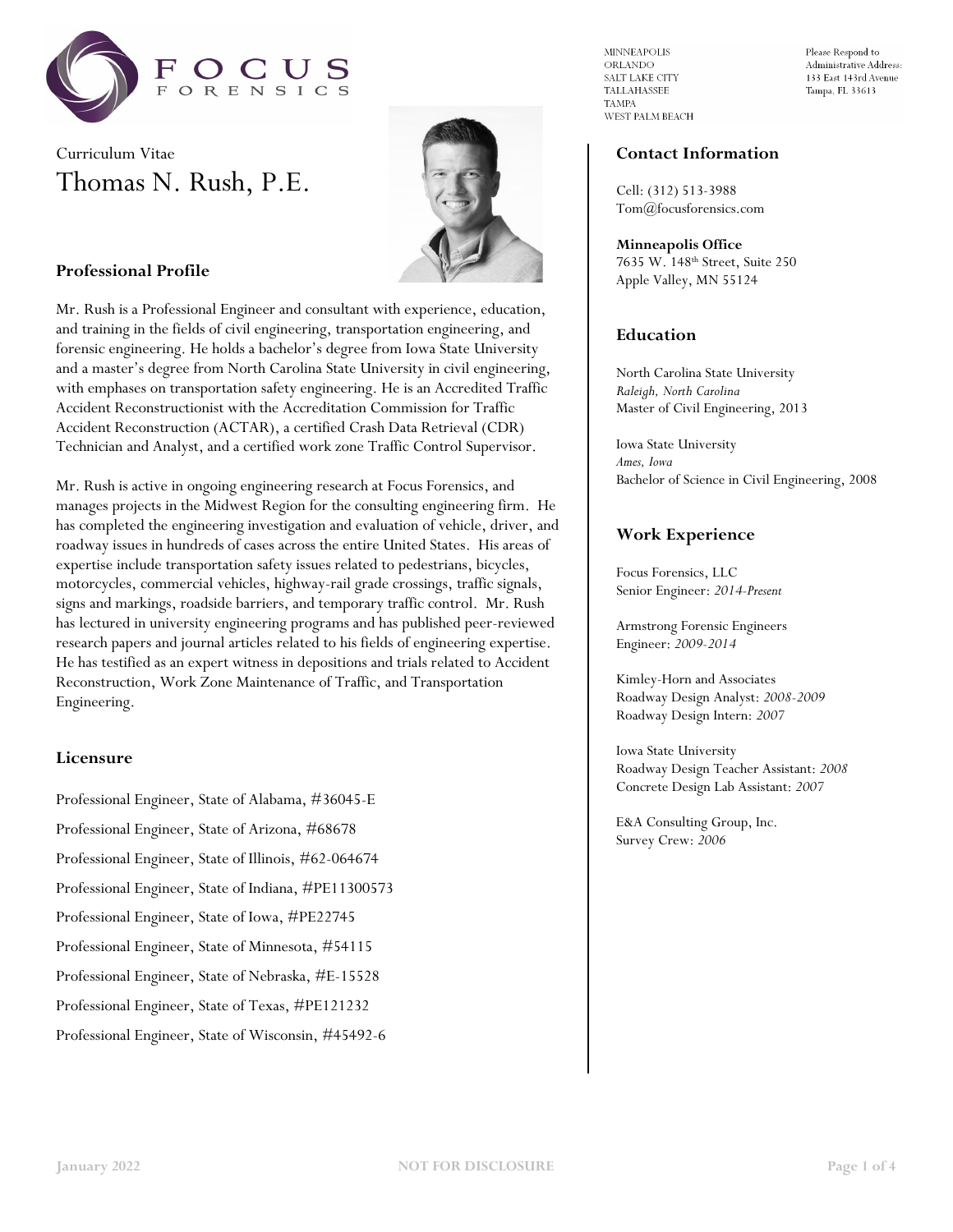

# **Professional Certification**

Accreditation as a Traffic Accident Reconstructionist, ACTAR # 2302

Certified Accident Reconstructionist *Society of Automotive Engineers*

Certified Crash Data Retrieval (CDR) Technician and Analyst

Certified Traffic Control Supervisor *American Traffic Safety Services Association (ATSSA)*

Work Zone Traffic Control Supervisor *Minnesota Department of Transportation*

Remote Pilot – Small Unmanned Aircraft System *Federal Aviation Administration*

# **Professional Development**

### **American Road and Transportation Builders Association**

• Local Transportation Management Virtual Conference, 2012

### **American Traffic Safety Services Association**

- Florida Advanced Training, 2010
- Roadway Safety Guidelines for Incident Responders, 2011
- Motorcycle Safety: Roadway Hazards and How to Address Them, 2014
- Florida Advanced Work Zone Traffic Control Refresher Course, 2014
- Minnesota Traffic Control Supervisor, 2019

#### **ASTM International**

• Pedestrian/ Walkway Safety and Footwear, 2014

#### **Axiom Forensic**

• Motorcycle Collision Reconstruction, 2018

#### **Claims & Litigation Management Alliance (CLM)**

• E-Discovery & Transportation: The Changing Scope of the Post Event Investigation, 2016

## **Collision Safety Institute / ARC**

- CDR Technician Certification, 2010
- CDR Data Analyst Certification, 2010
- Annual Crash Conference and Full Scale Crash Testing, 2012
- Annual Crash Conference and Full Scale Crash Testing, 2017

**MINNEAPOLIS** ORLANDO SALT LAKE CITY **TALLAHASSEE TAMPA** WEST PALM BEACH Please Respond to Administrative Address: 133 East 143rd Avenue Tampa, FL 33613

### **Crash Safety Solutions**

• Nighttime Recognition on Unlit Roads, 2020

#### **Drone Launch Academy**

• FAA Part 107 Remote Pilot Exam Prep Course, 2017

#### **Engineering Dynamics Corporation**

• Hands-On HVE 2-D, 2010

#### **Eos Systems, Inc.**

• PhotoModeler Collision Investigation, 2012

#### **FARO Technologies, Inc.**

- FARO Laser Scanner Training and Operation, 2015
- FARO Reality for Crash Reconstruction, 2016

## **FORCON International**

• Walkway Auditor Training Class on ASTM F2948, 2014

#### **Institute of Transportation Engineering**

• Midwestern/ Great Lakes ITE Conference, 2016

### **Kimley-Horn & Associates**

• Accident Investigation Training, 2008

### **Minnesota Trucking Association**

Safety Conference, 2018

#### **Northwestern University Center for Public Safety**

- Accident Investigation 1, 2009
- Accident Investigation 2, 2009
- Traffic Accident Reconstruction 1, 2009
- Traffic Accident Reconstruction 2, 2009
- Heavy Vehicle Crash Reconstruction, 2010
- Advanced Crash Reconstruction Utilizing Human Factors, 2014

#### **Society of Automotive Engineers**

- Accessing and Interpreting Heavy Vehicle Event Data Recorders, 2011
- Applying Automotive EDR Data to Traffic Crash Reconstruction, 2013
- World Congress and Exhibition, 2014
- Commercial Vehicle Braking Systems, 2015
- World Congress Experience, 2018
- Vehicle Crash Reconstruction: Principles and Technology, 2019
- Accident Reconstruction, The Autonomous Vehicle and ADAS, 2020
- Fundamentals of Vehicle Dynamics, 2020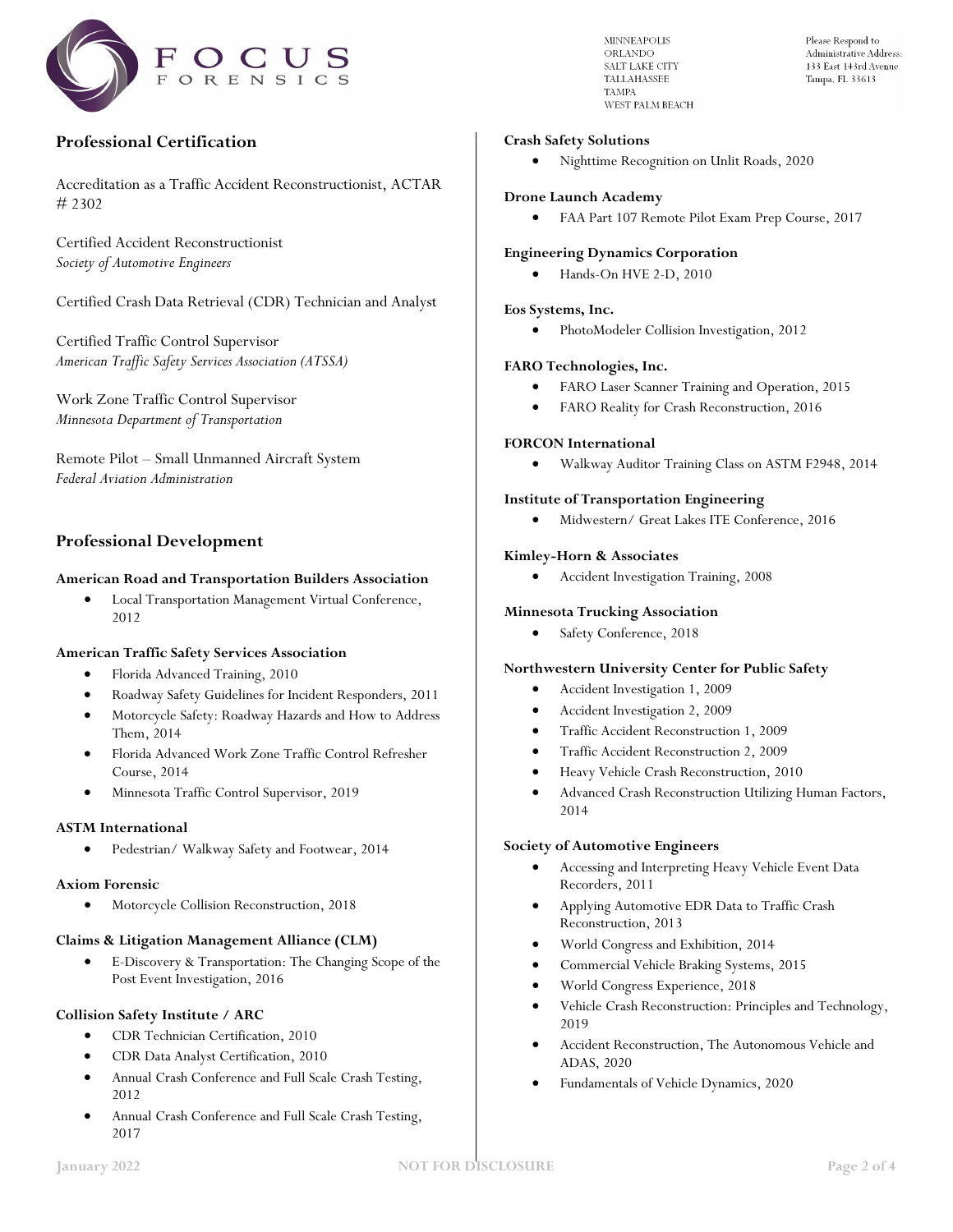

# **Professional Development Continued**

### **U.S. DOT Transportation Safety Institute**

- U.S. DOT Motor Carrier Safety Compliance, 2014
- U.S. DOT CMV Periodic Inspection & Maintenance Course, 2016

## **Vertical Aspect**

• RTK GPS and Collision Scene Mapping, 2021

## **Virtual Crash**

• Collision Simulation and Reconstruction, 2021

## **World Reconstruction Exposition (WREX)**

• Crash Conference and Full Scale Testing, 2016

# **Technical Reports and Publications**

"A New Source of Collision Evidence: Traffic Signal Data Loggers," American Bar Association, Committee News Commercial Transportation Litigation, 2018

"Big Data Analysis – Combining GPS with Traffic Signal Data Logger Records," Proceedings of the 27<sup>th</sup> Annual Congress of the European Association for Accident Research and Analysis (EVU), 2018

"Introduction to Traffic Signal Data Loggers and their Application to Accident Reconstruction." SAE Technical Paper 2018-01-0527, 2018

"Testing Methodology to Evaluate Reliability of a "Frozen" Speedometer Reading in Motorcycle/ Scooter Impacts with Pre-Impact Braking." SAE Technical Paper 2016-01-1482, 2016

"Photogrammetric Reconstruction Methodology and Engineering Validation for Video-Captured Pedestrian Collisions", Proceedings of the 24th Annual Congress of the European Association for Accident Research and Analysis (EVU), 2015

"Glass Debris Field Longevity for Rollover Accident Reconstruction." SAE Technical Paper 2015–01–1427, 2015

"Video Analysis and Analytical Modeling of Actual Vehicle/ Pedestrian Collisions," SAE Technical Paper 2014-01-0483, 2014

"Light Bulb Filament Distortion Thresholds by Voltage and Delta-V," SAE Technical Paper 2013-01-0752, 2013

"Applications of GPS Data in Collision Reconstruction," *Collision Magazine*, 2011

"Applications of GPS Data in Collision Reconstruction," *Proceedings of the 10th ITAI International Conference on Collision Investigation, Interpretation and Reconstruction*, 2011

**MINNEAPOLIS** ORLANDO SALT LAKE CITY **TALLAHASSEE TAMPA** WEST PALM BEACH Please Respond to Administrative Address: 133 East 143rd Avenue Tampa, FL 33613

"Roadway Maintenance Factors in Collision Reconstruction," *Proceedings of the 1st International Road Safety Conference*, Republic of South Africa Road Traffic Management Corporation, 2009

# **Seminar and Course Presentations**

"Gathering, Preserving, and Using Nontraditional Sources of Electronic Data in Your Trucking Case," DRI Trucking Law Committee, 2019

"Car Crash Reconstruction 101," Minnesota Association for Justice Car Crash Seminar, 2019

"Forensic Applications of Survey Technology for Motor Vehicle Collisions," American Society of Civil Engineers, 2018

"Accident Reconstruction: Investigation and Analysis," SIGMA Transportation Conference, 2018

"Introduction to Traffic Signal Data Loggers and their Application to Accident Reconstruction," Society of Automotive Engineers 2018 World Congress Experience, 2018

"Commercial Vehicle Inspections and Improving Your Compliance, Safety, and Accountability Scores," Claims & Litigation Management Conference, 2016

"Assessment of Intersection Visibility of Various Temporary Traffic Control Device Setups," Midwestern/ Great Lakes ITE Conference, 2016

"Maintenance of Traffic and Roadway Design Analysis," World Reconstruction Exposition, 2016

"You've Just Been Notified of a Serious Collision, Now What?" Claims & Litigation Management Transportation Conference, 2015

"Video Analysis and Analytical Modeling of Actual Vehicle/ Pedestrian Collisions," Society of Automotive Engineers 2014 World Congress & Exhibition, 2014

"Evaluating Hit-and-Run or Uninsured Motorist Claims Through an Engineering Accident Damage Analysis," Advanced Insurance Fraud Seminar, 2013

"Photomodeler for Inverse Project and Scaled Diagramming," Armstrong Forensic Engineers, 2012

"Collision Reconstruction," University of Illinois, 2013

"Collision Reconstruction and Forensic Applications of Civil Engineering," North Carolina State University, 2013